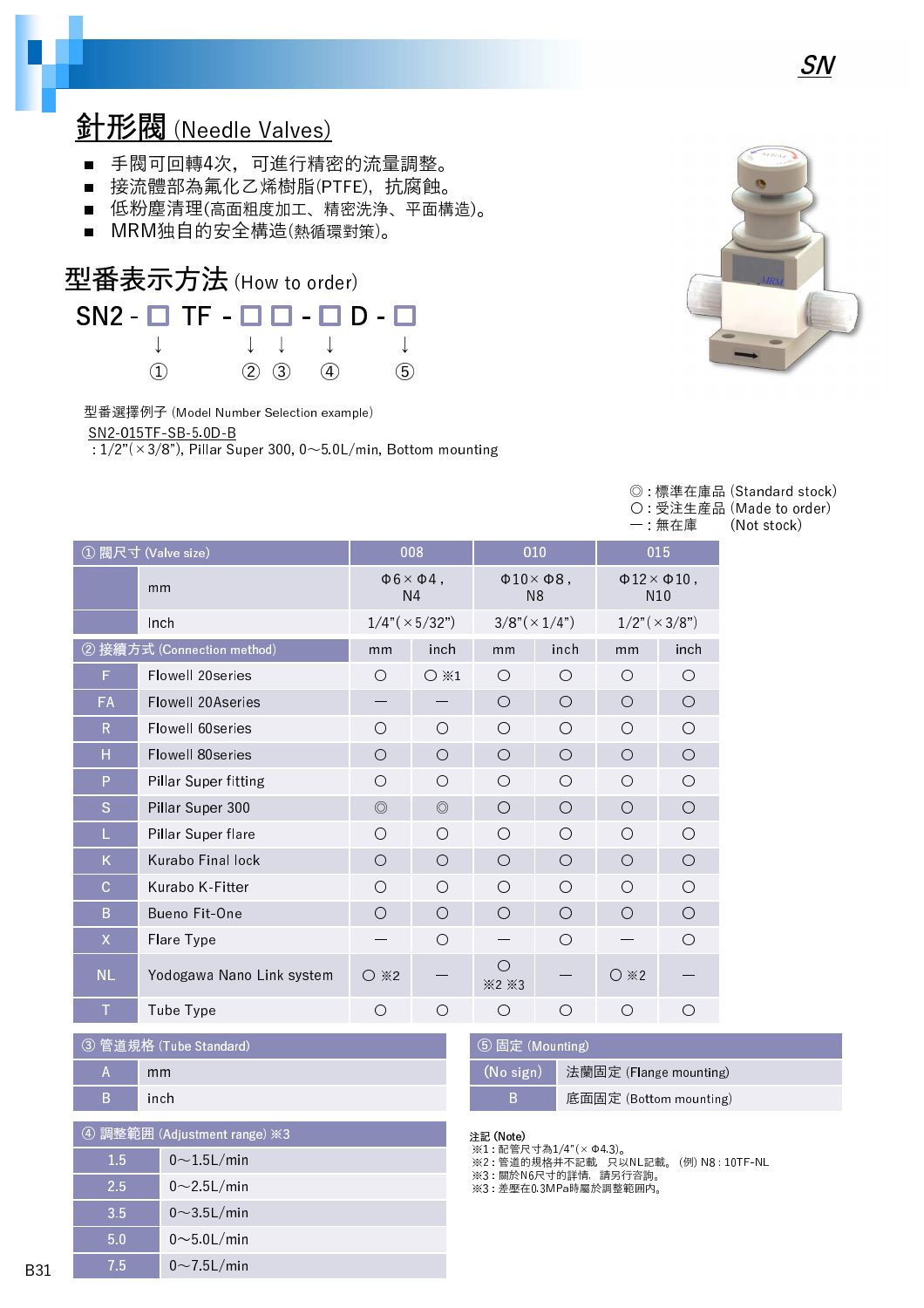Manual Valve 動 閥

PFA

- lare I vo F low e l l 6 0 s e r ie s

l Pillar Super 30 l Pillar Super tar

PTFE

i ube Fittin

PTFE (HI-TEMP)

# 内部構造(Internal structure)



| 零件名 (Parts name)  | 材質 (Material) |
|-------------------|---------------|
| 外殼 (Case)         | РP            |
| 升降件 (Shaft)       | РP            |
| 填料式旋塞閥 (Stuffing) | PP            |
| 薄膜 (Diaphragm)    | PTFE          |
| 本體 (Body)         | PTFE          |
| 底座 (Base)         | РP            |
|                   |               |

# 規格 (Specifications)

| 使用流體 (Fluid)                                 |                        |                      | 化學品・純水・氣體 (Chemical liquid, DIW, Gas) ※1 |           |            |  |
|----------------------------------------------|------------------------|----------------------|------------------------------------------|-----------|------------|--|
| 流體溫度 (Fluid temperature range)               |                        |                      | $10\!\sim\!100\textdegree C$             |           |            |  |
| 大氣溫度 (Atmospheric temperature)               |                        |                      | $0\sim$ 40°C                             |           |            |  |
| 接觸液體部分的材質 (Materials of liquid flowed parts) |                        |                      | 本體 (Body)                                | $:$ PTFE  |            |  |
|                                              |                        |                      | 薄膜 (Diaphragm)                           |           | $E$ : PTFE |  |
| 操作方式 (Operating system)                      |                        |                      | 手動式 (Manual type)                        |           |            |  |
| 調整範囲 (Adjustment range)                      |                        |                      | 1.5D/2.5D/3.5D                           | 5.0D/7.5D |            |  |
| 通氣孔 (Orifice)                                |                        |                      | $\Phi$ 3                                 | $\Phi$ 5  |            |  |
| 流體壓力 (Fluid pressure range)                  |                        |                      |                                          |           |            |  |
|                                              | 0.3MPa規格               | $IN \rightarrow OUT$ | $0\sim$ 0.3MPa                           |           |            |  |
|                                              | (0.3MPa specification) | 背壓 (Back pressure)   | $0\sim 0.1$ MPa                          |           |            |  |

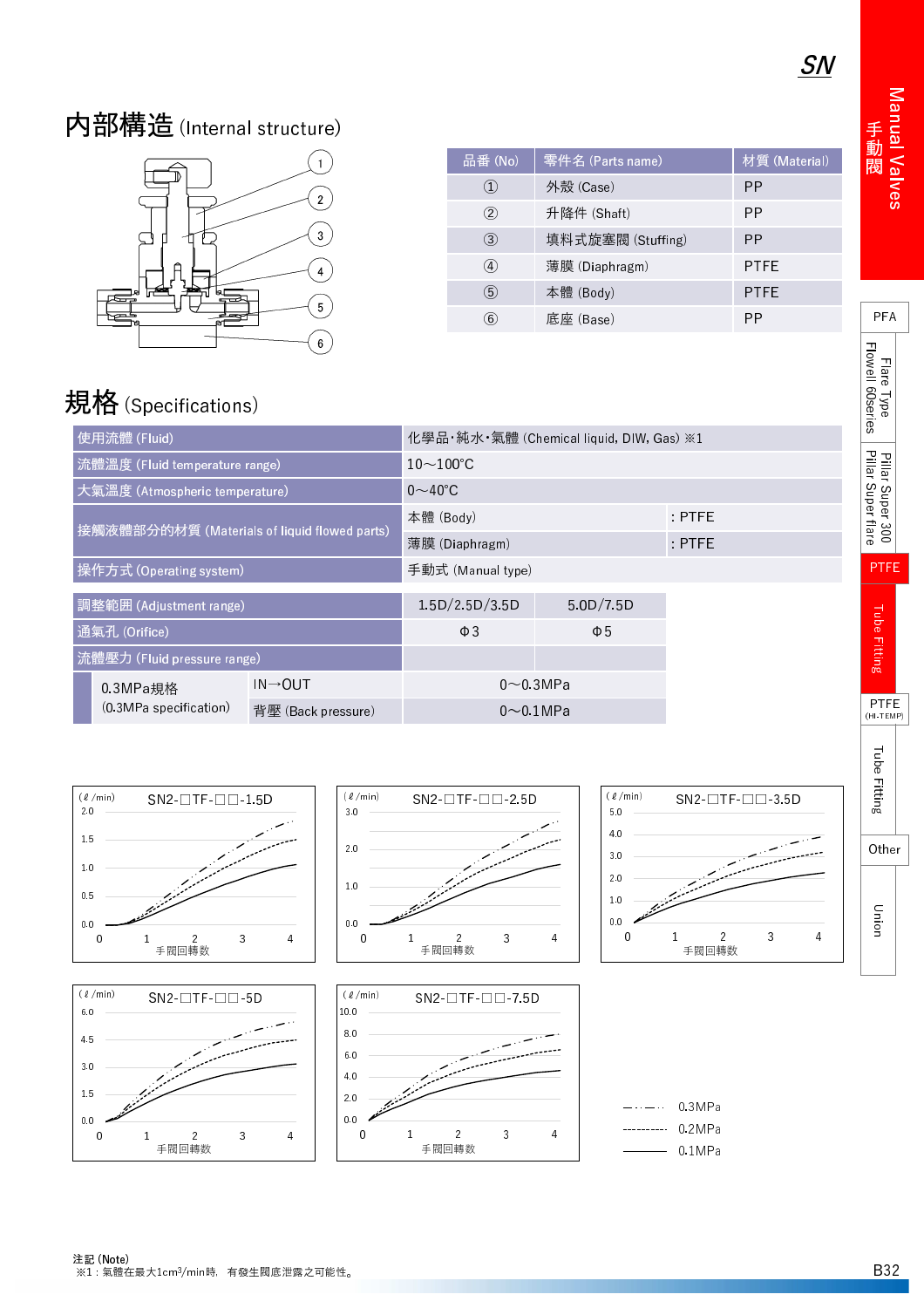尺寸 (Dimensions)

 $\blacktriangleright$   $\Phi$ 6  $\times$   $\Phi$ 4, N4  $\blacktriangleright$  1/4"( $\times$ 5/32")

#### $SN2 - 008$  TF -  $\Box$   $\Box$  -  $\Box$  D -  $\Box$



底面取付 (Bottom mounting)







| 接續方式<br>(Connection method) | A    | B  | C. | D    |
|-----------------------------|------|----|----|------|
| Flowell 20series            | 69   | 16 | 45 | 87.5 |
| Flowell 60series            | 97   | 16 | 45 | 875  |
| Flowell 80series            | 75   | 18 | 47 | 89.5 |
| Pillar Super fitting        | 74   | 18 | 47 | 89.5 |
| Pillar Super 300            | 73   | 18 | 47 | 89.5 |
| Pillar Super flare          | 72.8 | 18 | 47 | 89.5 |
| Kurabo Final lock           | 76   | 18 | 47 | 89.5 |
| Kurabo K-Fitter             | 75   | 18 | 47 | 89.5 |
| Bueno Fit-One               | 82   | 18 | 47 | 89.5 |
| Flare Type                  | 93   | 18 | 47 | 89.5 |
| Nano Link system            | 57.4 | 18 | 47 | 89.5 |
| Tube Type                   | 69   | 16 | 45 | 87.5 |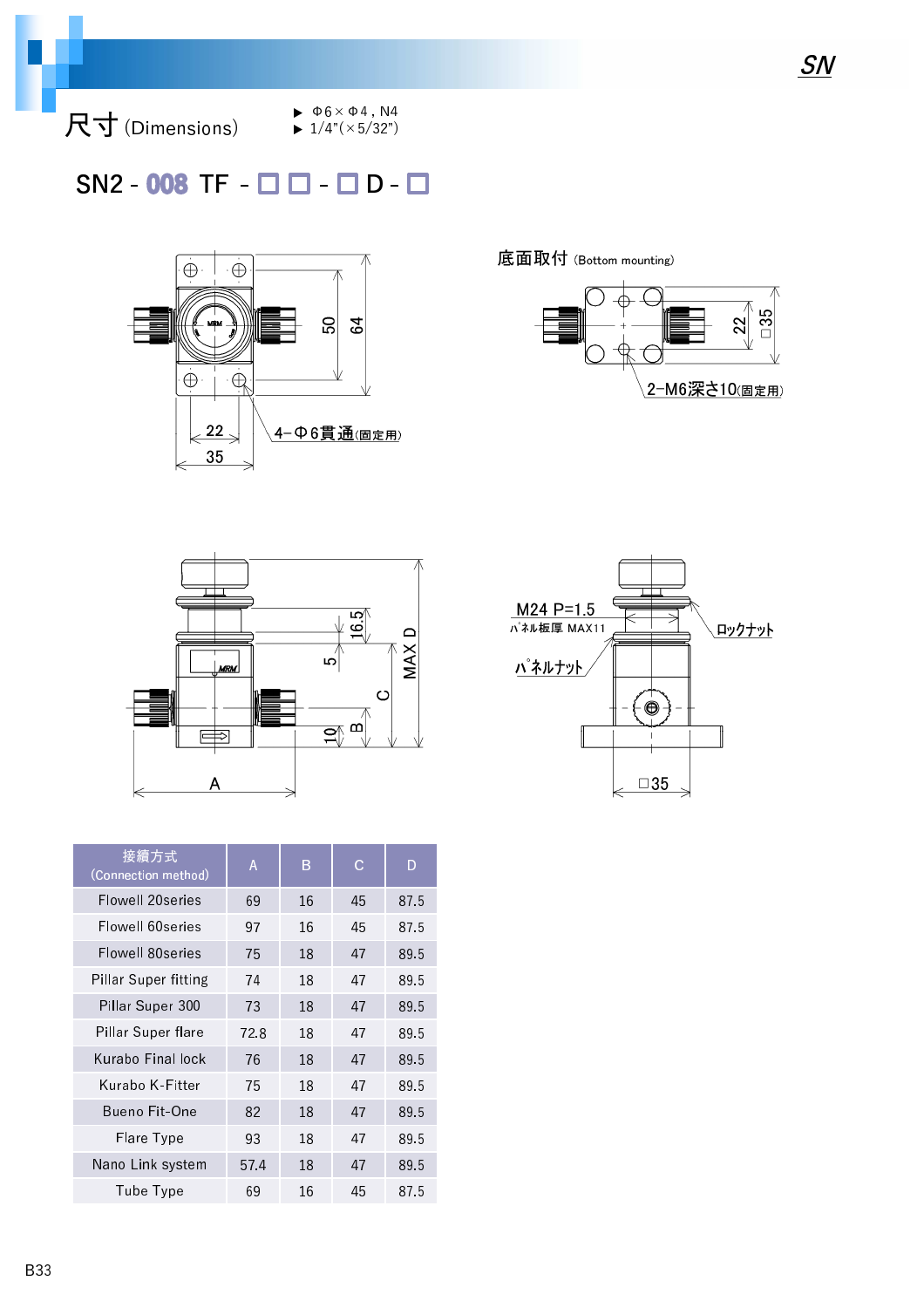SN



#### 尺 寸 (Dimensions)

 $\blacktriangleright$   $\Phi$ 10  $\times$   $\Phi$ 8, N8  $\blacktriangleright$  3/8"( $\times$ 1/4")

## $SN2 - 010$  TF  $\Box$   $\Box$   $\Box$   $D$  -



底面取付 (Bottom mounting)





| 接續方式<br>(Connection method) | Α    | B  |
|-----------------------------|------|----|
| Flowell 20series            | 77   | 20 |
| Flowell 20Aseries           | 77   | 20 |
| Flowell 60series            | 113  | 20 |
| Flowell 80series            | 86   | 22 |
| Pillar Super fitting        | 88   | 20 |
| Pillar Super 300            | 85   | 20 |
| Pillar Super flare          | 84 6 | 20 |
| Kurabo Final lock           | 93   | 22 |
| Kurabo K-Fitter             | 75   | 20 |
| Bueno Fit-One               | 90.4 | 22 |
| Flare Type                  | 98.6 | 20 |
| Nano Link system            | 69.8 | 22 |
| Tube Type                   | 83   | 20 |

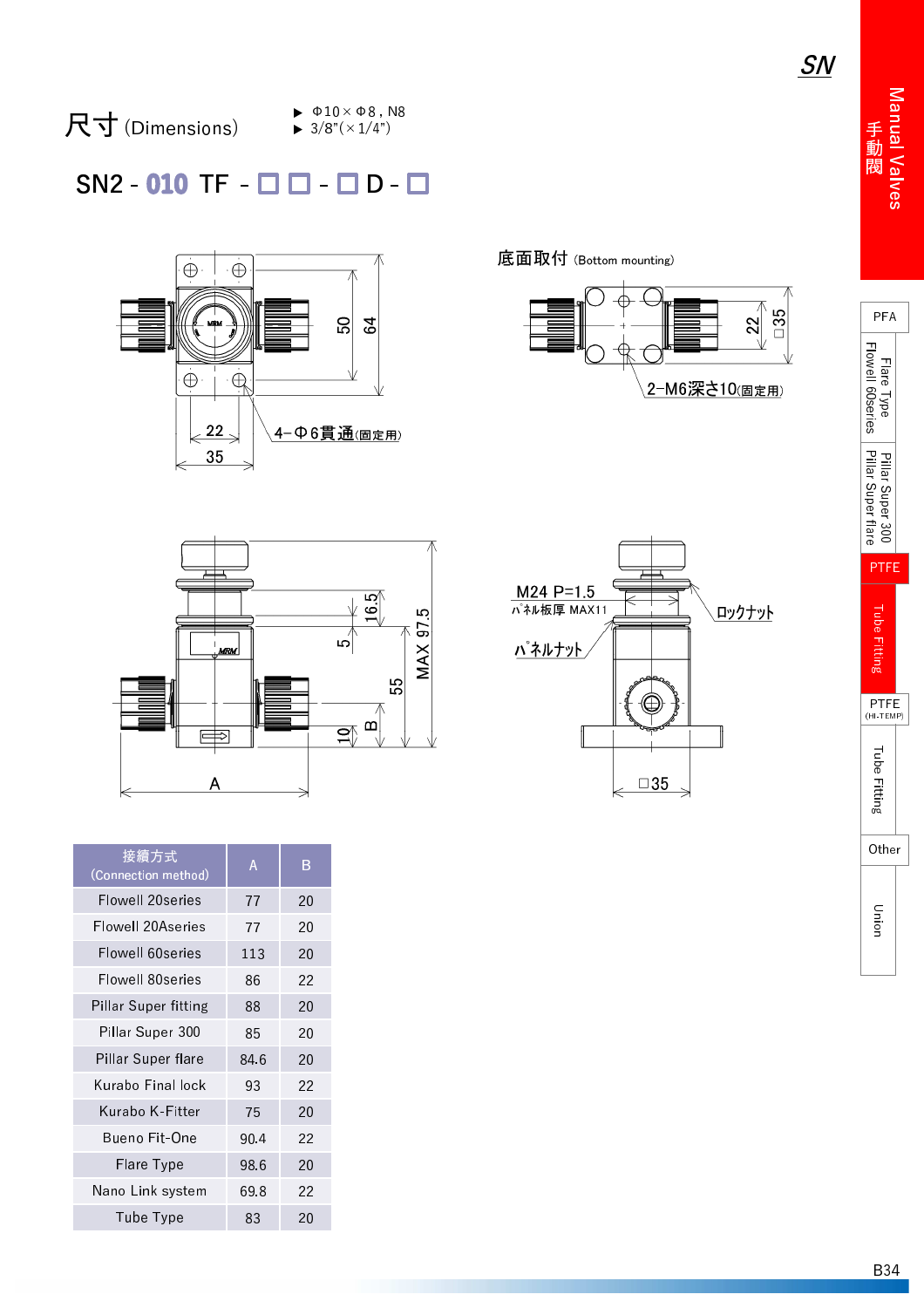尺寸 (Dimensions)

 $\blacktriangleright$   $\Phi$ 12× $\Phi$ 10, N10

 $\blacktriangleright$  1/2"( $\times$ 3/8")

### $SN2 - 015$  TF  $\Box$   $\Box$   $\Box$   $D - \Box$



底面取付 (Bottom mounting)







| 接續方式<br>(Connection method) | Α     | B  | C  | D    |
|-----------------------------|-------|----|----|------|
| Flowell 20series            | 85    | 20 | 55 | 975  |
| Flowell 20Aseries           | 85    | 20 | 55 | 975  |
| Flowell 60series            | 113   | 20 | 55 | 975  |
| Flowell 80series            | 93    | 24 | 57 | 99.5 |
| Pillar Super fitting        | 95    | 22 | 55 | 97.5 |
| Pillar Super 300            | 93    | 22 | 55 | 975  |
| Pillar Super flare          | 926   | 22 | 55 | 975  |
| Kurabo Final lock           | 95    | 22 | 55 | 975  |
| Kurabo K-Fitter             | 81    | 20 | 55 | 975  |
| Bueno Fit-One               | 99    | 22 | 55 | 975  |
| Flare Type                  | 102.6 | 20 | 55 | 97.5 |
| Nano Link system            | 72.2  | 24 | 57 | 99.5 |
| Tube Type                   | 85    | 20 | 55 | 97.5 |